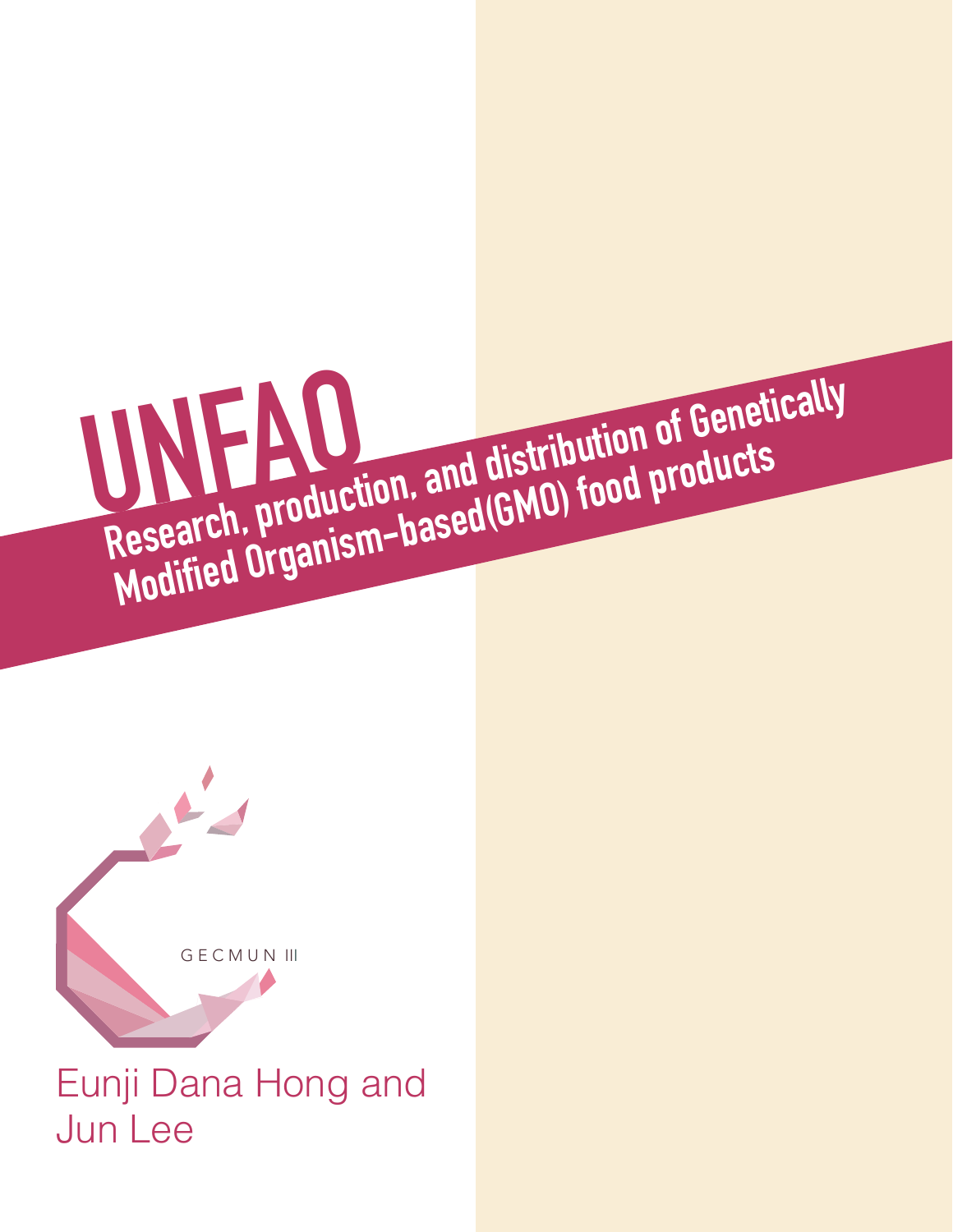# **TABLE OF CONTENTS**

- 0. Letter from Chairs
- 1. Introduction to the Committee
- 2. Glossary of Key Terms and Acronyms
- 3. Information on the Topic
- i. Historical Background
- ii. Status Quo
- 4. Stances of UN Member States and Parties Involved
- 5. Possible Solutions
- 6. Questions to Consider
- 7. Bibliography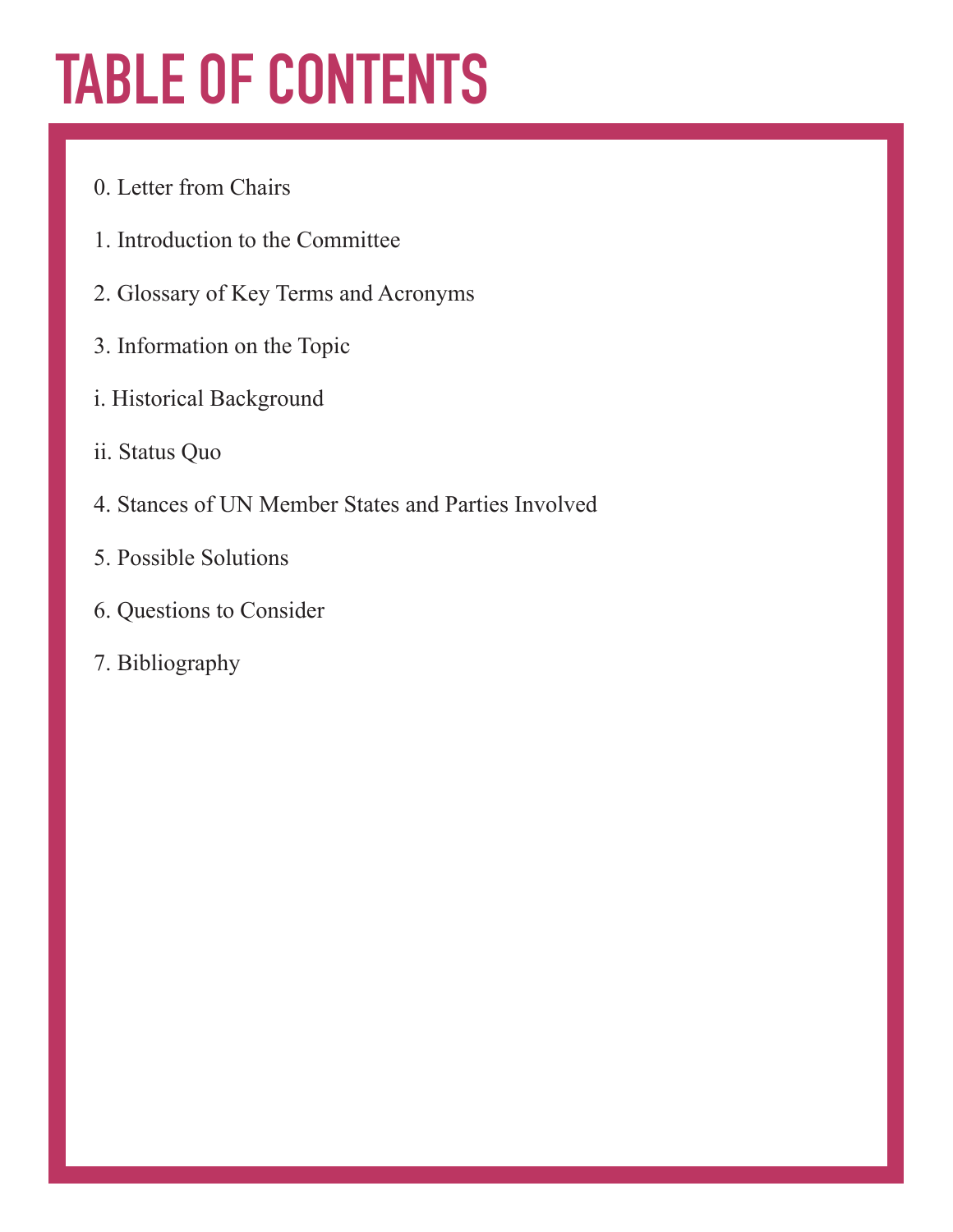# **LETTER FROM THE CHAIRS**

Dear Delegates,

Welcome to the Food and Agriculture Organisation for GECMUN 2017. This is your Chair Dana Hong, who currently attends Branksome Hall Asia as a senior student. Although it is only my third year participating in MUN, and my first year chairing a committee, it is my privilege to chair this committee on the topic of Genetically Modified Crops. As members of FAO, you'll have to discuss pressing issues involving the international community and the need for genetically modified food crops. This issue has been the source of countless arguments between two opposing parties, but have yet to see a fruitful compromise. Thus I am very excited about the changes we can make to this status quo.

As your chair, there are some expectations that I have of all delegates. Please attend the conferences prepared well. You should first and foremost understand the agenda as well as your assigned country's stance. I highly encourage you to read the Background Guide prepared by the chairs, and from that point on refer to external sources such as the official UNFAO website, and the World Food Programme. At the same time, please be well acquainted with the parliamentary procedure. The chairs can provide delegates with the necessary information if delegates wish so.

I hope that you are looking forward to participating in our conference as much as I am looking forward to chairing it. If any questions arise, please don't hesitate to contact the chairs.

Sincerely, Dana Hong

#### Dear Delegates,

Welcome to the Food and Agriculture Organization for GECMUN III. This is your chair Jun Lee, who currently attends to Korea International School Jeju as a sophomore student. Although this is my second year of experience of Model United Nations and the first year of chairing a committee, I am very enthusiastic about our upcoming conference. In this committee, delegates will be discussing about the controversy regarding the needs Genetically Modified Food. The matter still remains unresolved so it is up to you, delegates, to propose a firm resolution to settle the case.

As your chair, I have some expectations for all delegates of our committee. First and foremost, please respect all delegates in our committee during and after the conference. Heated debates are welcome, but all delegates must have respect for each other at all times. Also, please be prepared for the committee. Understand the agenda as your nation's stance and prepare arguments based on them. The Background Guide is given as a tool for the committee for the delegates so please use them and other external resources as well. Finally, be aware of the parliamentary procedures for the conference. The chairs can provide delegates with the necessary information if necessary.

I look forward to meeting all the delegates at the conference and hope that we will have fruitful and fun debates. If any questions arise, please don't hesitate to contact the chairs.

Sincerely, Jun Lee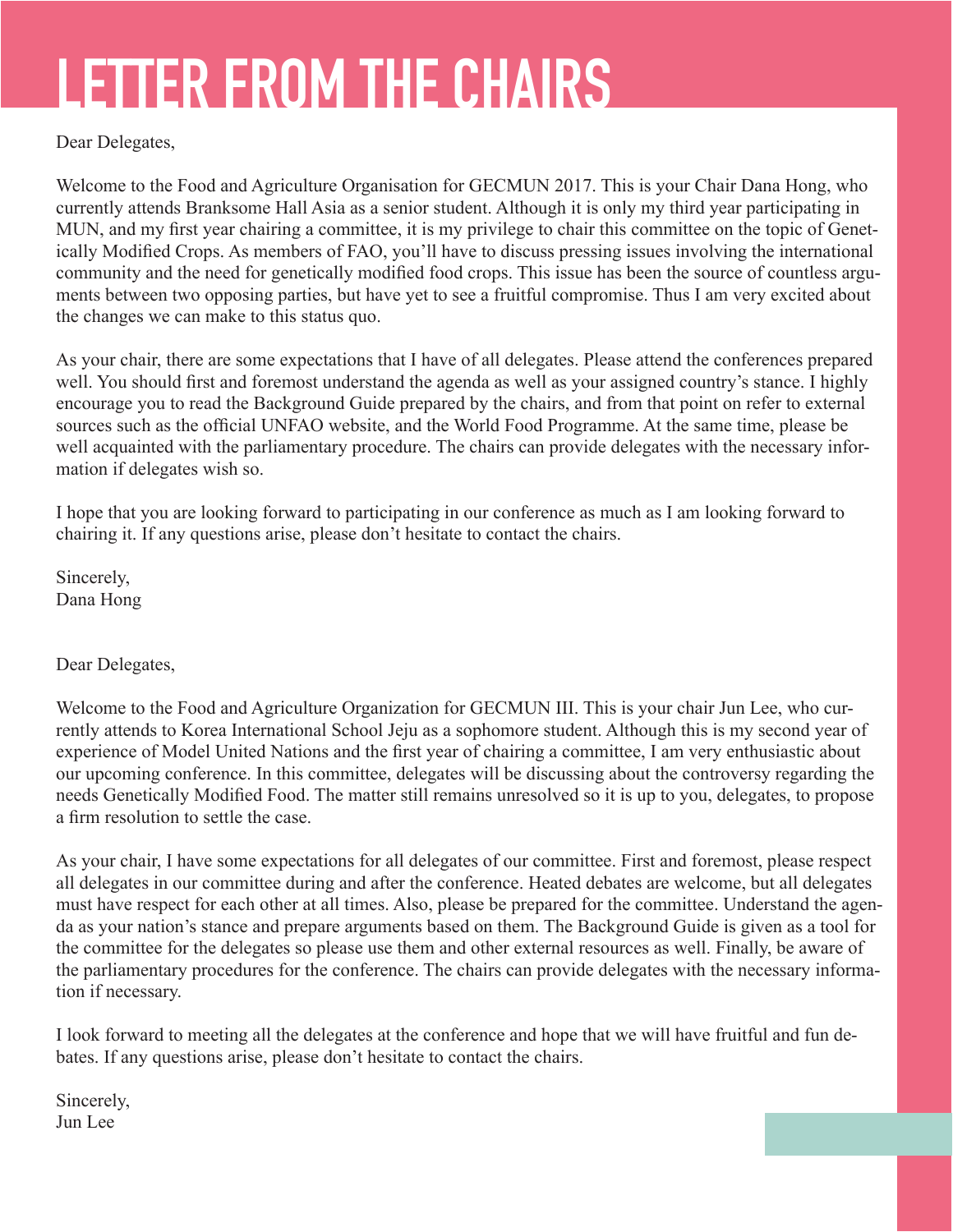# **INTRODUCTION TO THE COMMITTEE UNITED NATIONS FOOD & AGRICULTURE ORGANIZATION**

An intergovernmental organisation, the UN Food and Agriculture Organization(FAO) was established in 1945 to create the first "United Nations program for freedom from want of food." With 194 Member Nations, two associate members and one member organisation, the European Union, FAO strives to achieve food security for both developed and developing countries alike.

The three main goals of the FAO are as follows:

Eradication of hunger, food insecurity and malnutrition

Elimination of poverty and driving forward of economic and social progress for all

Sustainable management and utilisation of natural resources, including land, water, air, climate and genetic resources for the benefit of present and future generations.

As a result, FAO prioritises the knowledge network it provides to the international community where information can be put within reach to aid development. Based on the network, the member nations draft effective legislation where nations come together to create national strategies to achieve rural development and hunger alleviation goals. In the process, FAO mobilizes and manages thousands of field projects throughout the world to achieves its goal. It also works along with the World Food Programme and other humanitarian programs that improve nutrition practices and ensures good nutrition for all to rebuild the lives of the affected people.

## **GLOSSARY OF KEY TERMS AND ACRONYMS**

#### **GMO (Genetically Modified Organism):**

Organisms that are artificially born through genetic engineering of genes. Many research and development have been progressed and are still being continued on certain nations.

Controversy: The terminal genes in the GM crops makes seeds impossible to harvest which makes the farmers to buy for GM crop seeds every year.

GM crop: GMO's stage of cultivation

GMO food: GMOs stage of commercialization

#### **Monsanto:**

An American multinational agrochemical and agricultural biotechnology company and a primary producer of GM seeds. Many controversies are discussed regarding Monsanto company's misdeeds such as wrongful lobbying or unfair business. Many nations had troubles with the Monsanto company including India, Argentina, Brazil, etc. Monsanto company currently has various issues regarding the lobbying the US government for not labeling GMO foods.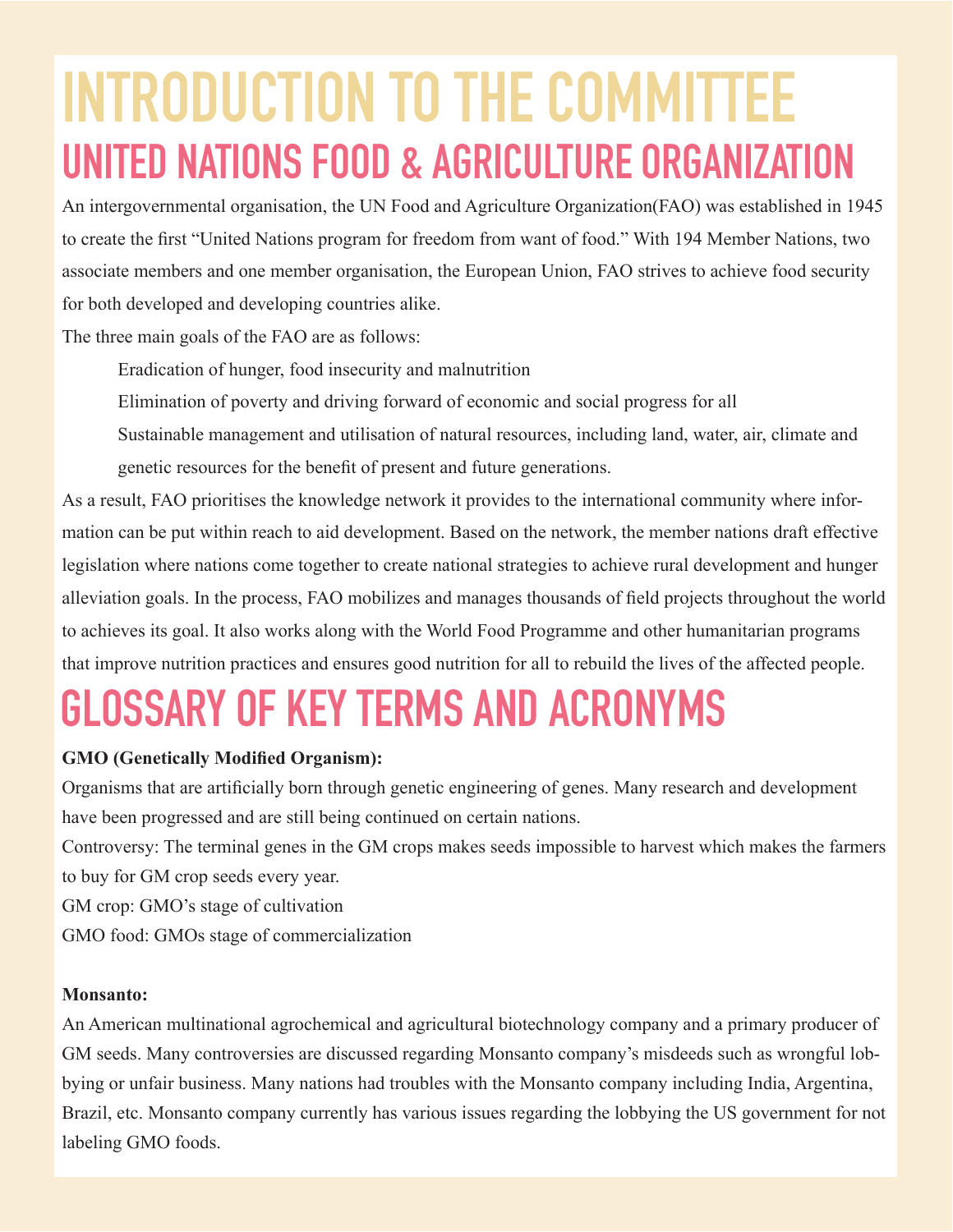UNEP (United Nations Environmental Programme):

The United Nations Environment Programme (UNEP) is an agency of United Nations and coordinates its environmental activities, assisting developing countries in implementing environmentally sound policies and practices.

WFP (World Food Programme):

The World Food Programme is the food assistance branch of the United Nations and the world's largest humanitarian organisation addressing hunger and promoting food security.

WHA53.15:

A resolution made by Fifty-third World Health Assembly in May 20th, 2000, on Food Safety.

WHO (World Health Organisation):

The World Health Organisation is a specialized agency of the United Nations that is concerned with international public health.

WTO (World Trade Organisation):

The World Trade Organisation is an intergovernmental organization which regulates international trade.

## **AGENDA OVERVIEW**

Agenda: Research, production, and distribution of Genetically Modified Organism-based(GMO) food products

The Agenda focuses on Genetically Modified Organism-based(GMO) food product research, production, and distribution in order to help reduce poverty and starvation rate especially in developing nations. GMO food products hold a number of advantages that can be beneficial for countries suffering through extreme poverty. They are an effective way to provide the locals with larger revenues while spending less resources. Food sources, especially crops, can be modified to grow better in adverse conditions, such as pests and droughts. In fact, many analysts carefully agree that there will be less starvation in the world with GMO food products. However, the current FAO's position on the GMO food products is debatable. There is still a lot to be discussed about the after-effects of GMO products, and the ethical issues related with GMO are disputable. Thus the FAO committee's role of this agenda is to devise a safe, beneficial way to develop and publicize GMO food products globally.

# **HISTORICAL BACKGROUND**

Humans have unknowingly modifying the food sources since prehistoric times. First coined by Charles Darwin, selective breeding describes the natural process of intentional breeding of organisms with most desired traits in an attempt to propagate the desirable characteristics through their offspring. Since the advent of agriculture 12,000 years ago, our ancestors have strived to improve their crop's durability and resistance to diseases and pests as much as possible.

While artificial selection is not what we typically consider GMO technology today, it is still the precursor to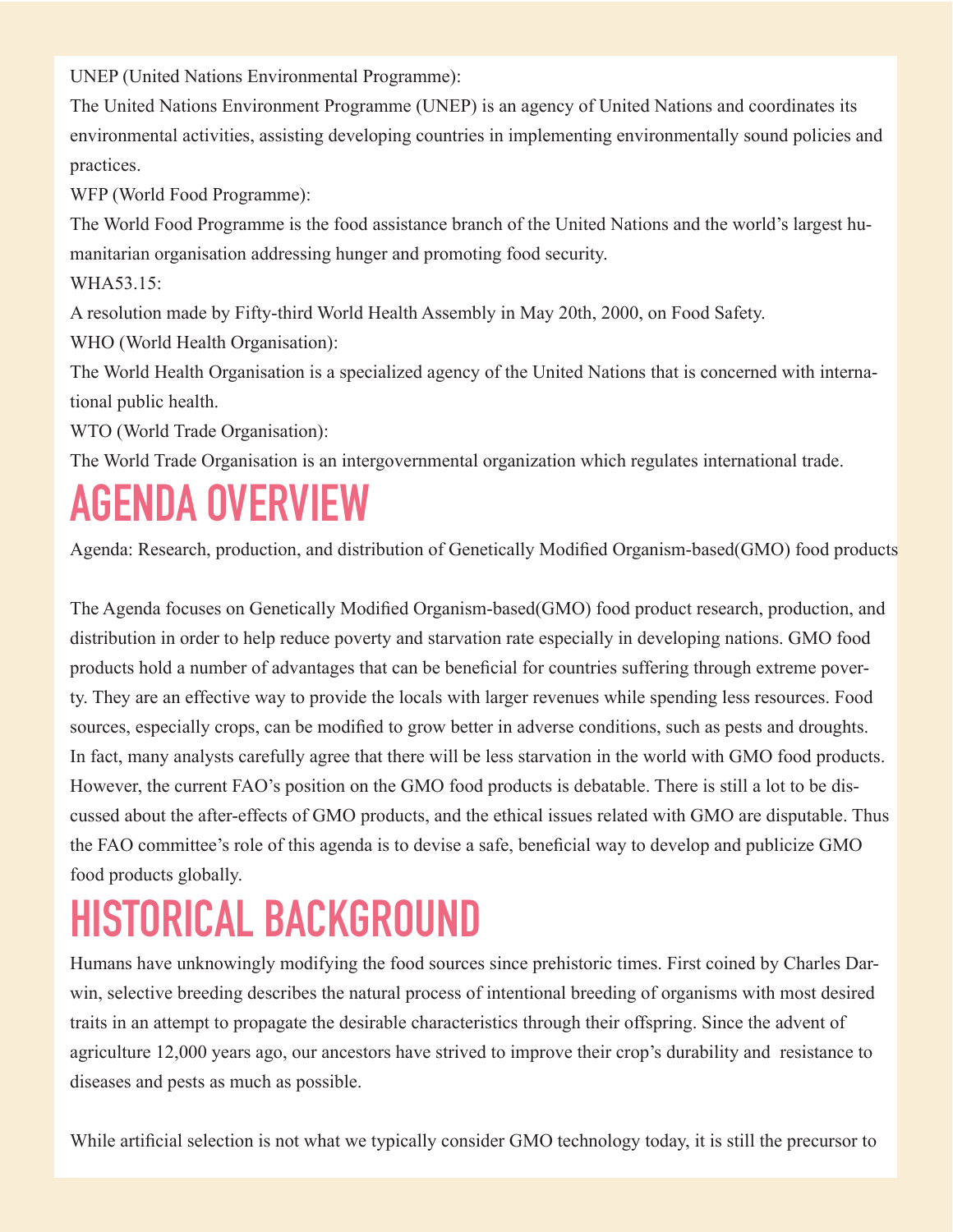the modern processes and the earliest example of our species influencing genetics. First grown commercially during the mid 1990s, genetically modified crops are now most commonly used in modifying a number of commercial commodity crops such as soybean, canola, corn, and potato. Often, the crops are genetically modified for herbicide tolerance or insect resistance.

Despite what is commonly said, it has been statistically proven that there is enough food for the world's population. For the past two decades, the rate of global food production has increased faster than the rate of global population growth. However, the problem arises with the fact that millions of people do not have the money to purchase the food. The latest State of Food Insecurity in the World report in 2015, jointly prepared by the FAO, the International Fund for Agricultural Development(IFAD), and the World Food Programme (WFP), estimated that almost 800 million people are chronically undernourished in 2014-16. This means that one out of every nine people in the world is currently unable to access enough food to conduct an active and healthy life. At the same time, it is estimated that over two billion people suffer from hidden hunger, a nutritional deficiency caused by a lack of balance in otherwise full diet.

This issue is aggravated by a number of external factors. The world continues to experience an exceptional growth in population, as the global population increased from about 1.6 billion people in the 1900 to 7.4 billion today. Yet the natural resources upon which agriculture depends, such as land, water, and soil, are struggling to accommodate our needs with environmental degradation and climate change. Many of the countries and the populations that are most affected by climate change are those who are already food insecure and malnourished.

However, there are many controversies over the use of GMOs which prevent nations from fully accepting GMOs as possible solution to food security. GMOs are highly controversial mostly due to the debate of whether or not they cause harmful effects if consumed. They have been tested in a limited amount of studies focusing on if they will cause illness, none of which have been very informative. Most of the European Union believes that GMOs are dangerous, and can cause illnesses to the consumers. They have gone to lengths to put strong restrictions and in some cases even outright ban GMOs, even though some other countries such as the United States have GMOs consist up to 80% of its food supply.

In addition to the debate over whether they cause illnesses, there is a speculation that GMOs will have harmful effects on the environment, causing an increased amount of pests that are insecticide resistant, a high amount of herbicide-resistant "superweeds," and will also cause the environment to become polluted with harsh chemicals from herbicides and pesticides like Roundup, which is toxic.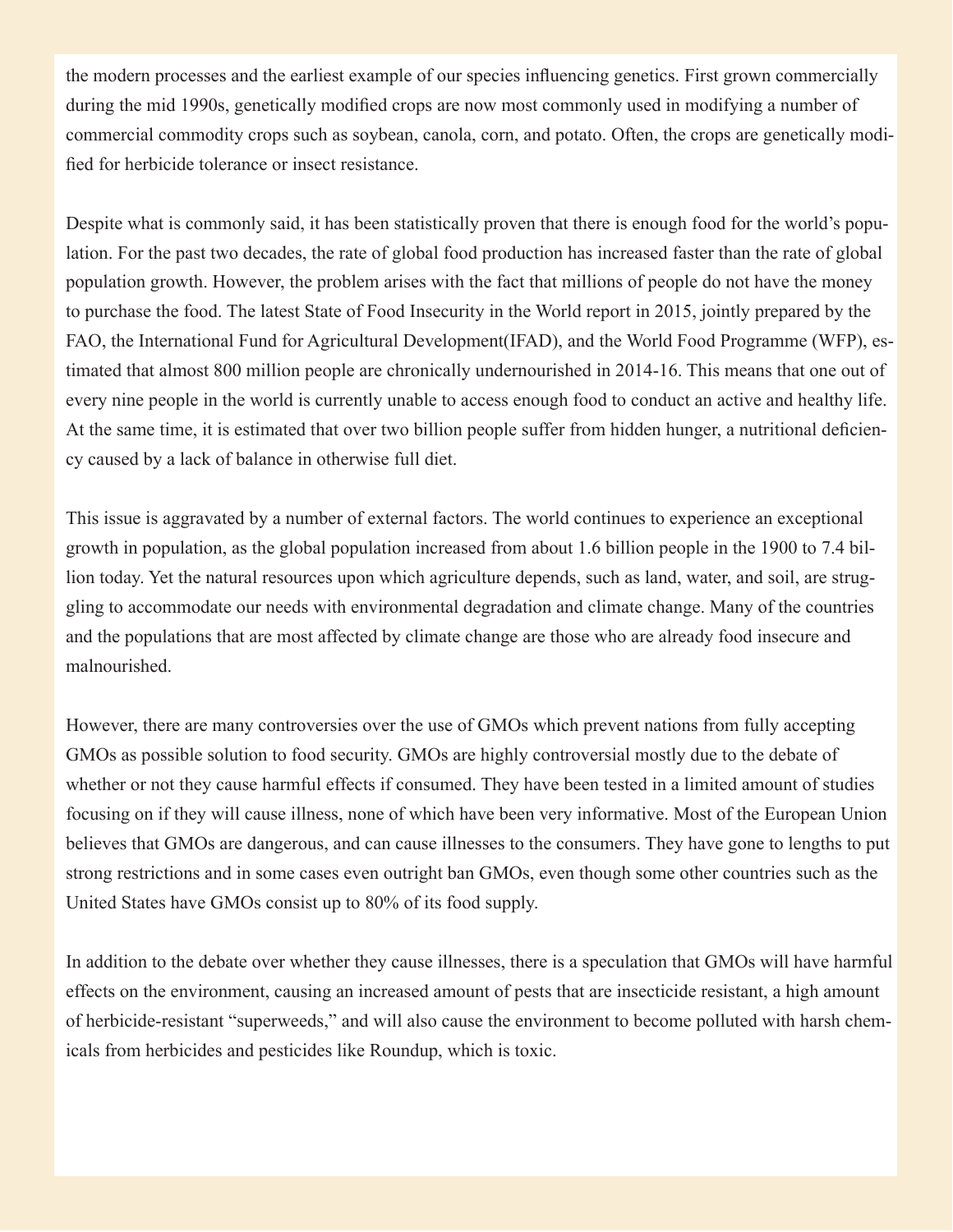## **STATUS QUO**

It is imperative that the society moves towards sustainable food systems that produce more food that is also of greater nutritional value, with less environmental damage and doing this in the face of climate change. FAO has recognised that genetic modification can play a substantial role in providing solutions to these pressing challenges and contribute to food security.

Currently, 28 nations cultivate and produce GMO crops. Recently, The European Union has announced on prohibitions on cultivations of GMOs within their borders and Russia has issued a ban on both cultivation and imports. Still, many nations allow imports of GMOs mainly animal feeds. Many other nations such as China, Japan, and Canada, restrict GMO products, unless they pass regulatory standards.

The current policy of the UN on GMOs is one of leniency, allowing UN member countries to formulate their own opinions and policies for GMOs within their own countries; however, as of 2004, some minor forms of labeling for GMO products have begun implementation across the globe. Most importantly however, from an international perspective, is that countries must respect other countries' laws regarding the importation and exportation of genetically modified goods.

There are several organizations within the UN that are concerned with GMOs. Primarily the WHO, UNEP, and of course the FAO being the most involved. The primary form of interaction from these parties is through studies that evaluate whether GMOs are safe or not. Two prime examples of this are UN resolution WHA53.15 and "Modern food biotechnology, human health and development: an evidence-based study" which both conclude that countries should continually be concerned with food safety and further the research into the possible effects of GMOs. In addition there is the Convention on Biological Diversity and the subsequent Cartagena Protocol on the Convention on Biological Diversity. The latter convention emphasises that ratifying nations should be concerned with the environmental impact of genetically modified organisms along with the risk to biological diversity in plant life across the globe. Delegates should remember that the UN is highly concerned with both the health risks and the environmental impact that GMOs present.

The FAO's opinion is relatively similar to the United Nation's but is slightly harsher in nature. In an article by Louise O. Fresco, previous Assistant Director-General of the FAO, he writes that GMO products and procedures have become a crucial part of our world, but the further integration of GMO products into citizen's daily lives contains risks, since we do not fully understand the health risks associated with GMOs. Once again, he states, countries must be wary of the over-dependence of GMO products since this might lead to health catastrophe. This article is a very accurate representation of the FAO's current position on GMOs, but the FAO does respect member nations whose opinions vary on how to deal with GMOs in their respective countries.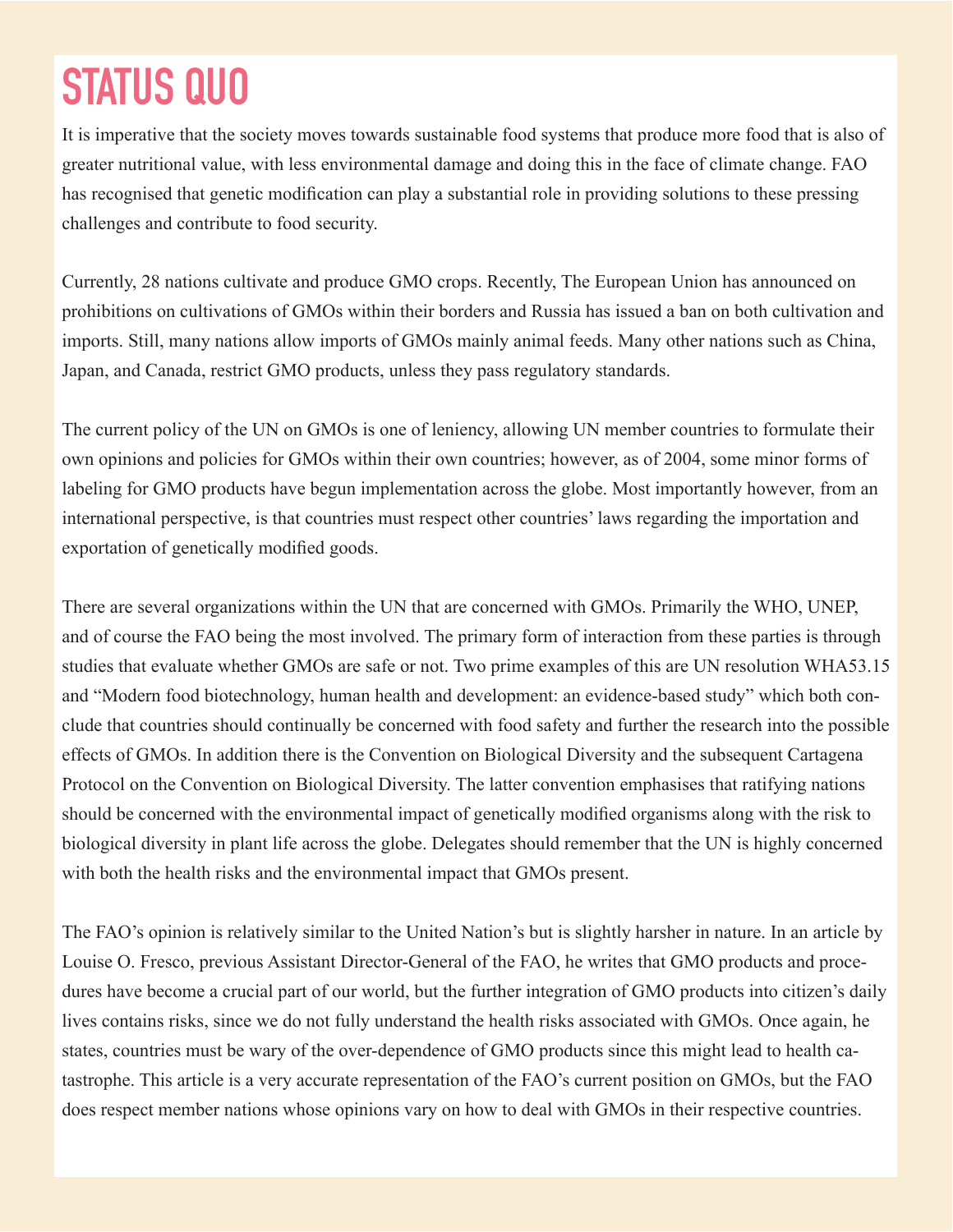## **Stances of Member States and Parties Involved**

#### **Australia**:

In Australia, the Office of the Gene Technology Regulator (OGTR) oversees the development and environment release of GM organisms under the Gene Technology Act 2000. Many GM crops approved for use as food, are grown for animal feed and some GMO food are even provided in the market for the public while others don't because of a variety of reasons.

#### **Austria**:

The Austrian public is strongly opposed to GMO crops. With small amount of land available for agriculture, few farmers believe that coexistence among organic, conventional, and transgenic farming can occur. The Austrian government's stance on this issue reflects the public opinion and has banned several GMOS. In line with the stance, there has been no reported commercial cultivation of GMO crops in Austria.

#### **Bangladesh**:

Bangladesh has become the first South Asian country to approve commercial cultivation of a genetically modified (GM) food - eggplant spliced with a gene from the soil, Bacterium Thuringiensis. Bangladesh government is positive regarding GMO research and actively accepts new GMO crops.

#### **Brazil**:

Brazilian government allows research on GMOs but has specific law regulation (Law code No.11,105) such as rules for production and marketing of GMOs and punishments for administrative violations and criminal offense.

#### **Canada**:

Canada allowed 85 GM foods approved for sale since 1994. Currently, four gm crops are grown in Canada; canola, soybean, corn, and sugar. GM foods are regulated by Health Canada before it enters the market. However, Health Canada released reports that consumers are still skeptical about, if not completely opposed to, GM.

#### **Chile**:

Chile is one of the 28 GM producing nations. However, while producing and exporting GM crops are allowed in Chile's GM regulation code, GM production for domestic consumption is not allowed.

#### **China**:

Although the Chinese government allows GMO testing, production, and marketing under the government's approval, the chinese people disapproves GMO food. However, China will push for the commercialisation of genetically modified soybeans over the next five years as it seeks to raise the efficiency of its agriculture sector, potentially boosting output of the crop by the world's top soy importer and consumer.

#### **Egypt**:

The law and regulation of Egypt regarding the GMO food is overall undeveloped. Although Egypt allows GMO's growing, importing, and exporting, there are no restrictions on researching, producing, or marketing GMOs.

#### **Finland**: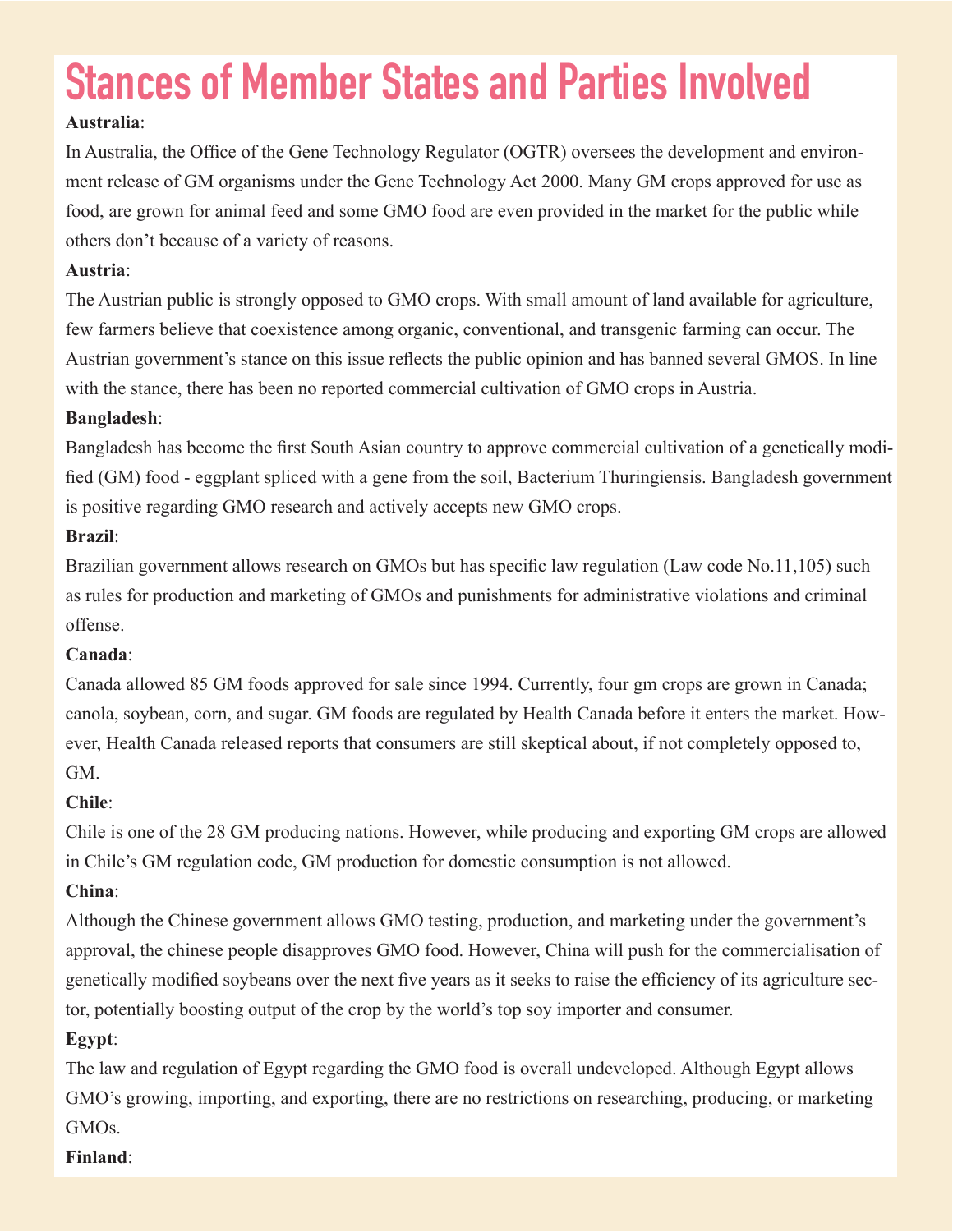Unlike other European countries, the Finnish government and the public are relatively open towards growing GMO crops in the nation. However, despite the lack of legal legislation on this matter, no GMO crops have ever been commercially grown in Finland as authorised GMOs in the EU are not suited to Finland's high-latitude climate.

#### **France**:

France has strict restriction on production and sale of GMO food additionally to the current EU's GMO regulations including labelling GM foods. The purpose of this is to strictly avoid potential release of GM crops into the environment. Generally the public dislikes the GMO foods and consequently, no GM crops are cultivated in France.

#### **Germany**:

The German public is generally opposed to the release of GM plants. While the government seeks to respect popular opinion, many current politicians support biotechnology, as they consider it an import factor for economic growth. In line with the majority, the German Agriculture Minister Christian Schmidt informed the EU Commission in 2015 that Germany will not permit GMO cultivation on its territory.

#### **India**:

India's government once was against GMO crop, however, recently opened its doors to Monsanto and other international agriculture companies. Generally, the people of India, especially the farmers, dislike GMO crops because the farmers have to buy GMO seeds every year which hurts the economy.

#### **Iran**:

Iran is unique in that there is no clear biosafety law against GMOs, yet has approved imports of GM crops such as rice, soybeans, rapeseed and edible oil as transgenic crops. While the GMOs are not a subject of public discussion in Iran, the officials are wary of embracing the crops. Advocates say that GMO can yield more crops and use less pesticides. On the other hand, critics argue that such crops can be hazardous to the environment. Thus the Iranians need to decide whether the nation will choose to preserve the "original DNAs of Iran's agriculture products."

#### **Japan**:

In Japan, it is legally allowed to cultivate GM crops, but there are certain regulations to keep to do so. Generally, the Japanese public is skeptical regarding GMO foods so there are no commercial planting of GM crops. Still, Japan is one of the largest importers of GMO food although labeling is required.

#### **Malaysia**:

There is no current legislation for labeling GMO foods, but the Food Quality Control (FQC), Ministry of Health Malaysia controls the regulatory framework of GM foods.

#### **Mexico**:

Mexico has laws on biosecurity puts regulations on research, commercialization, exportation, and importation of GMO foods. The laws prioritize human safety, thus requires authorization for release. If the GMO is considered harmful to human, biodiversity, or the health of other organisms, than it is denied in the process. **Nigeria**:

The Nigerian government has claimed that no official GMO crops are grown in Nigeria except the approved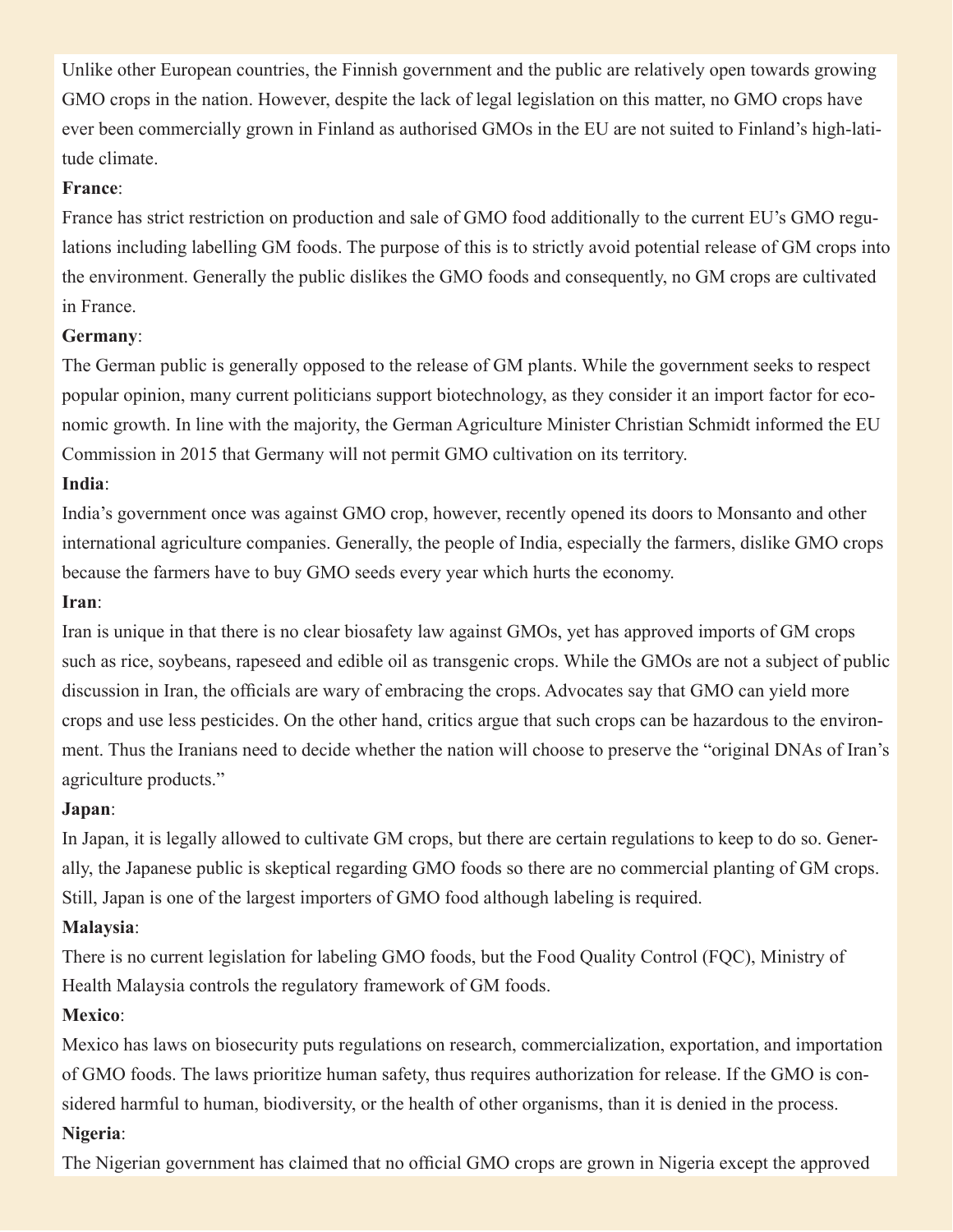ones that are grown on experimental fields for field trials. Also, currently, the insect repellant GM cotton's commercial release will be subjected to further processes for the next two years. Generally the public is concerned of GMO.

#### **Peru**:

Officially, GMO foods are banned in Peru for the purpose of protecting biodiversity and Peru's native plants, but more than 70% of the foods on the supermarket shelves in Peru contain GMOs.

#### **Russian Federation**:

Since 2015, Russia has officially banned cultivation and import of GMO food within the nation.

#### **South Korea:**

Currently, South Korea only imports GMOs but doesn't cultivate nor export them. Korea is one of the highest GMO importing nations.

#### **Spain**:

In Spain, GM maize has been commercially grown since 1998. Thus, it is the EU country with the longest practical experience in cultivating GMOs. In 2006, GM maize accounted for 60,000 hectares of farmland. There have also been many field trials, though most were conducted with varieties of wheat and barley. Despite all this, coexistence regulations have not been enacted. In July 2006, however, the Ministry of Agriculture presented a second draft of the Royal law on coexistence.

#### **Sudan**:

Sudan has official National Biosafety Council that is responsible for regulation and risk assessment of GMOs materials with representative from all concerned institution.

#### **Switzerland**:

In 2005, Switzerland voted by referendum a 5-year moratorium against the commercial cultivation of GM crops and animals. The Swiss government decided to extend this moratorium until 2013. In 2012, the Swiss Parliament voted for a second extension of the moratorium until December 2017.

#### **Thailand**:

Thailand government maintains GM free position by implementing rice GM free policies.

#### **Uganda**:

There are no official information regarding the GMOs in Uganda, but the Ugandan government is close to passing GMO law, believing that the application of biotechnology will lift up Uganda's agricultural sector. **United Kingdom**:

The UK government is not fundamentally opposed to cultivating GM crops, but it has opted for a cautious approach. It has therefore restricted commercial production of biotech crops until coexistence rules are in place. The time frame for developing coexistence regulations extends into 2008. In the meantime, however, the UK was the site of the world's largest ever field study on GMOs.

#### **United States of America**:

GMO in US is regulated by three regulatory agencies: The Environmental Protection Agency(EPA), The Food and Drug Administration(FDA), and the U.S. Department of Agriculture(USDA). Up to 80% of US's food supplies are genetically modified in some way or the other.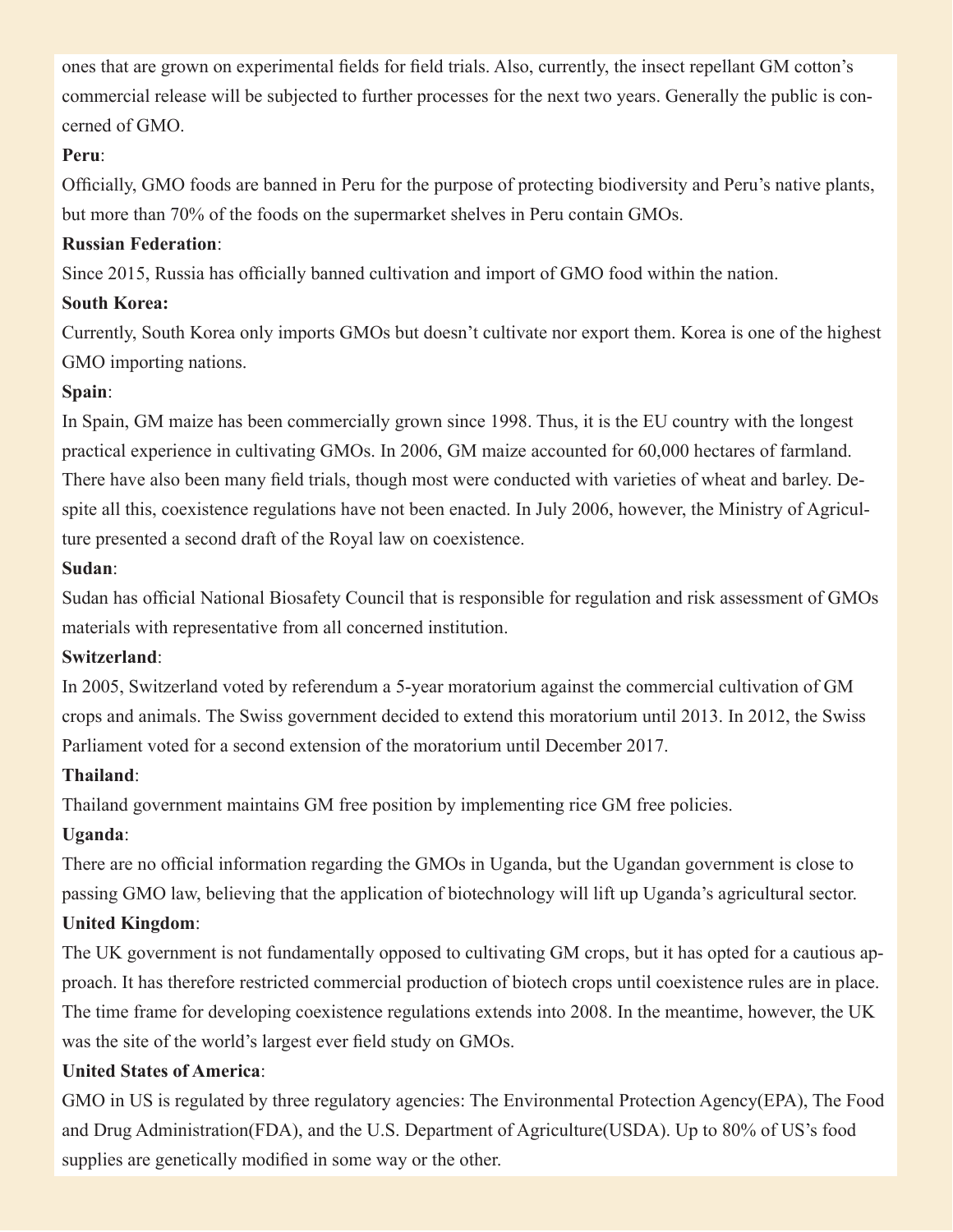#### **Venezuela**:

Venezuela currently suffers a huge food suffrage and relies on imports from Argentina and Brazil, which are the leading nations in the number of acres dedicated to GM crops. However, Venezuela plans to ban GMOs because of the ideology of food sovereignty and the success of small local farmers.

#### **Zambia**:

Zambia strongly disapproves GMO food. In 2002, when US offered food aid during famine in Africa region, Zambia refused to take the aid because the food was genetically modified.

### **POSSIBLE SOLUTIONS**

1. Create an International NGO directly handling GMO research and commercialization over the world

2. Enforce labelling of GMOs and preventing agricultural companies such as Monsanto from exploiting developing nations

## **QUESTIONS TO CONSIDER**

1. Why is FAO not considering GMO as an eligible option? How can this be fixed?

2. What would be considered "safe" and "beneficial" regarding the research on GMO, and how will GMO research be regulated? If so, to what extent?

3. Many nations are accused of monopolising the GMO industry. In fact, according to a research released in 2012, 76.3% of world's GMO crops are grown in US, Brazil, and Argentina. If the international community decides to grow the crops, then to what extent should FAO interfere with the monopolistic market?

### **IMPORTANT RESEARCH LINKS**

The GMO FAQ:

Agricultural Biotechnology Frequently Asked Questions. This source provides answers to many frequently asked questions related to GMOs.

The State of Food Insecurity in the World 2015:

The State of Food Insecurity in the World is a report jointly prepared by the FAO, IFAD, and the WFP.

#### WHA53.15<sup>-1</sup>

A previous resolution on Food Safety. This source can help delegates formulate possible solutions to the issues posed by GMOs.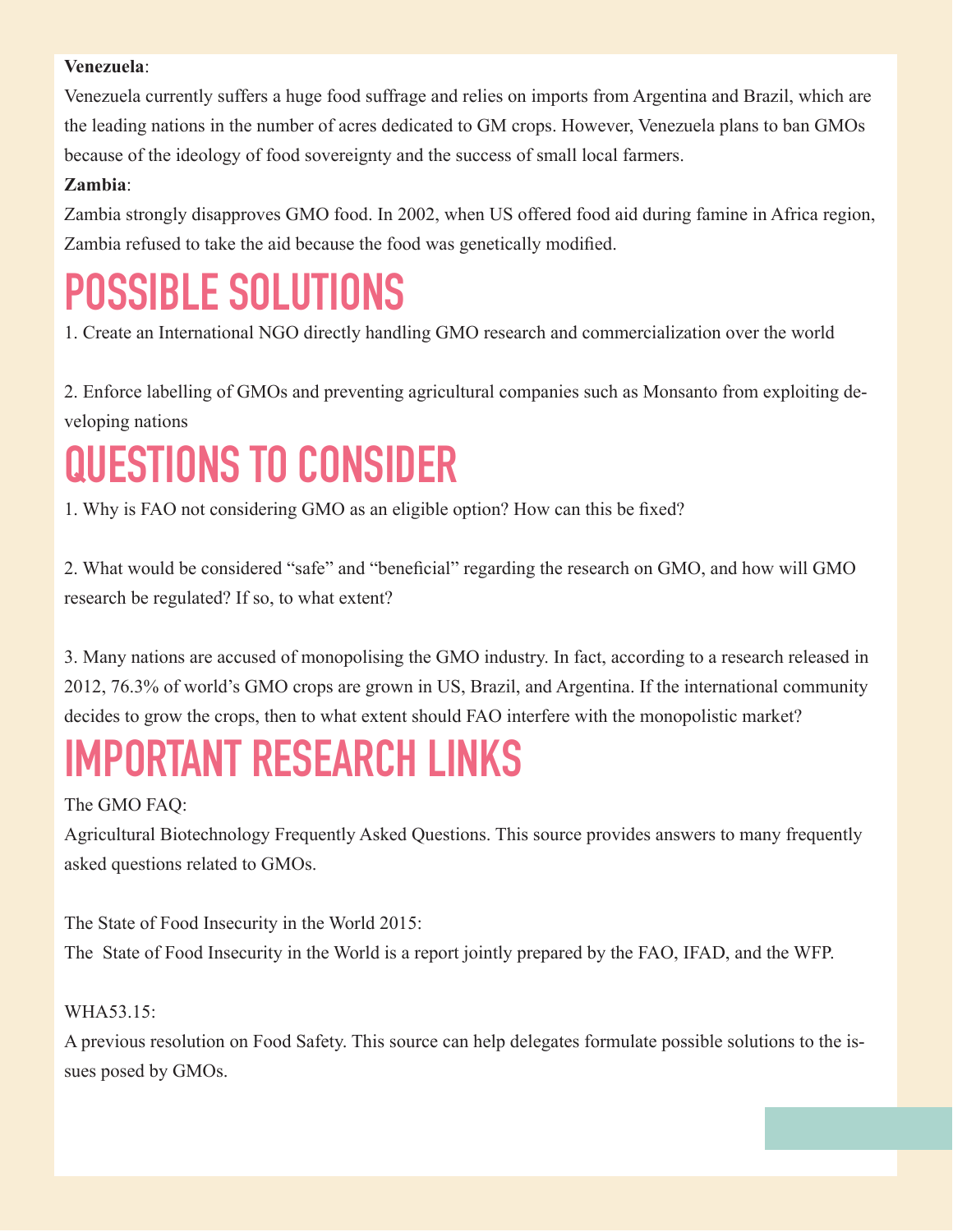# **BIBLIOGRAPHY AND RESOURCES**

"A Brief History Of GMOs." Medical Daily. N.p., 22 July 2015. Web. 09 Aug. 2016. <http://www.medicaldaily. com/brief-history-genetically-modified-organisms-prehistoric-breeding-modern-344076>.

"Bangladesh Takes to GM Food Crops." SciDev.Net South Asia. Pixl8 Interactice, n.d. Web. 14 Aug. 2016. <http://www.scidev.net/south-asia/agriculture/news/bangladesh-takes-to-gm-food-crops.html>

"Country Reports: GMOs in the EU Member States." National Reports: GMOs in the EU Member States. N.p., n.d. Web. 09 Aug. 2016. <http://www.gmo-compass.org/eng/news/country\_reports/>.

"FAO International Symposium on "The Role of Agricultural Biotechnologies in Sustainable Food Systems and Nutrition"." Food and Agriculture Organisation of the United Nations. N.p., n.d. Web. 9 Aug. 2016. <http://www.fao.org/about/meetings/agribiotechs-symposium/about-the-symposium/en/>.

"FAO Warns against Genetically Modified Foods." Saturday Vision. N.p., 10 Mar. 2013. Web. 9 Aug. 2016. <http://www.newvision.co.ug/new\_vision/news/1315374/fao-warns-genetically-modified-foods>.

FIFTY-THIRD WORLD HEALTH ASSEMBLY WHA53.15. N.p.: n.p., n.d. 20 May 2000. Web. 27 Aug. 2016. <http://www.wpro.who.int/foodsafety/documents/docs/WHA53\_15.pdf?ua=1>.

"Genetically Modified Crops Growing In Iran Amid Lax Laws." Payvand. N.p., 7 Sept. 2015. Web. 9 Aug. 2016. <http://www.payvand.com/news/15/jul/1053.html>.

Gimenez, Eric Holt. "We Already Grow Enough Food For 10 Billion People -- and Still Can't End Hunger." The Huffington Post. TheHuffingtonPost.com, n.d. Web. 09 Aug. 2016. <http://www.huffingtonpost.com/ericholt-gimenez/world-hunger\_b\_1463429.html>.

"GM Crops Now Banned in 38 Countries Worldwide - Sustainable Pulse Research - Sustainable Pulse." Sustainable Pulse. N.p., 22 Oct. 2015. Web. 09 Aug. 2016. <http://sustainablepulse.com/2015/10/22/gm-cropsnow-banned-in-36-countries-worldwide-sustainable-pulse-research/#.V5NITZN95Z2>.

"GMO Cultivation Bans in Europe." GMO-free Europe. N.p., n.d. Web. 09 Aug. 2016. <http://www.gmo-freeregions.org/gmo-free-regions/bans.html>.

"Graphical View at Evolution of Population by Continent." GeoHive. N.p., n.d. Web. 09 Aug. 2016. <http:// www.geohive.com/earth/his\_history1.aspx>.

"A Look at GMO Policies in Different Nations - Biology Fortified, Inc." Biology Fortified Inc. N.p., 06 July 2015. Web. 09 Aug. 2016. <https://www.biofortified.org/2015/07/a-look-at-gmo-policies-in-different-nations/>.

"Selective Breeding." Biology Online. N.p., n.d. Web. 9 Aug. 2016. <http://www.biology-online.org/dictionary/ Selective\_breeding>.

"There Is Enough Food to Feed the World." Oxfam Canada. N.p., 14 Oct. 2010. Web. 09 Aug. 2016. <http:// www.oxfam.ca/there-enough-food-feed-world>.